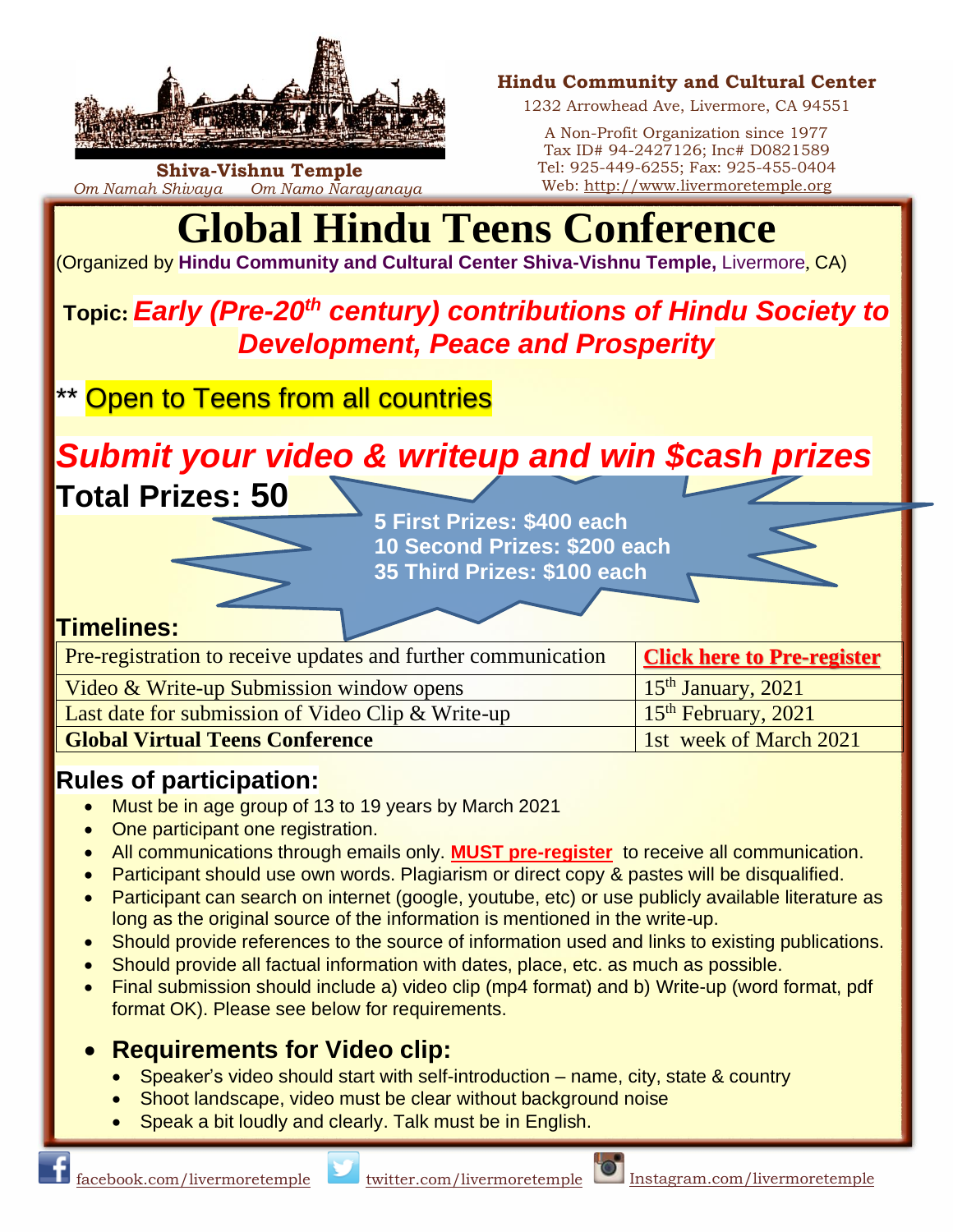

**Shiva-Vishnu Temple** *Om Namah Shivaya Om Namo Narayanaya*

#### **Hindu Community and Cultural Center**

1232 Arrowhead Ave, Livermore, CA 94551

A Non-Profit Organization since 1977 Tax ID# 94-2427126; Inc# D0821589 Tel: 925-449-6255; Fax: 925-455-0404 Web: [http://www.livermoretemple.org](http://www.livermoretemple.org/)

- Video clip must be 3 to 6 minutes duration, must be an mp4 clip.
	- Record at 1080p HD at 30 fps. Commonly found in camera setting in your phone or PC
	- Wear a colored dress to provide contrast from your background
	- Can use diagrams, whiteboarding, slides, etc. as needed to explain your point
	- No need to spend money to hire professionals to shoot video Can use Smartphone, iPhone, Tablet, iPad, etc.

## • **Requirements for Write-up (See Template at the end of this document):**

- Must be written in English
- Should have name, parent's name, city, country, written description of the talk.
- MUST list the **source of information** and references from where the material is obtained.
- Submissions judged on multiple factors uniqueness, creativity, delivery, content, quality, etc.
- Organizers reserve the right to retain the video's/write-up submitted for it's use.
- Organizers decision regarding eligibility and winners is final and no appeals will be entertained.
- Rules of participation are subjected to change with or without notice.

#### **Preparation hints/suggestions (not limited to the following only):** *Early contributions (pre-20th century) to:*

- **Physics, Chemistry, Biology, Mathematics, Astronomy, Metallurgy, Gemology, etc.**
- Civil Engineering, Mechanical Engineering, Chemical Engineering, Electrical Engineering, etc.
- Management principles, Psychology, Economics principles, Country administration, etc.
- Medicine Diagnosis, Treatment, Surgery, etc.
- Spirituality, Logic, Metaphysics
- Martial arts, self-defense and science of warfare

#### *Other areas that can be considered are:*

- Temples and their uniqueness
- Practices/Traditions followed promoting Social harmony & peaceful coexistence, Hygiene, etc.
- Ayurveda and nature cure, Meditation and Yoga, etc.

#### **+Etc..any other interesting areas**

### *Works of early contributors such as:*

● Aryabhatta, Varahamihira, Chanukya, Susrutha, Bhaskara, Charaka, etc.

## **For any questions:**

Please send email to Manohar Mahavadi, EC Chair for Youth & Education

#### **Email address: YouthConf@livermoretemp[le.org](https://www.livermoretemple.org/hints/content/asp/login.asp?menuID=0&subMenuID=25&donationID=YE57I01)**